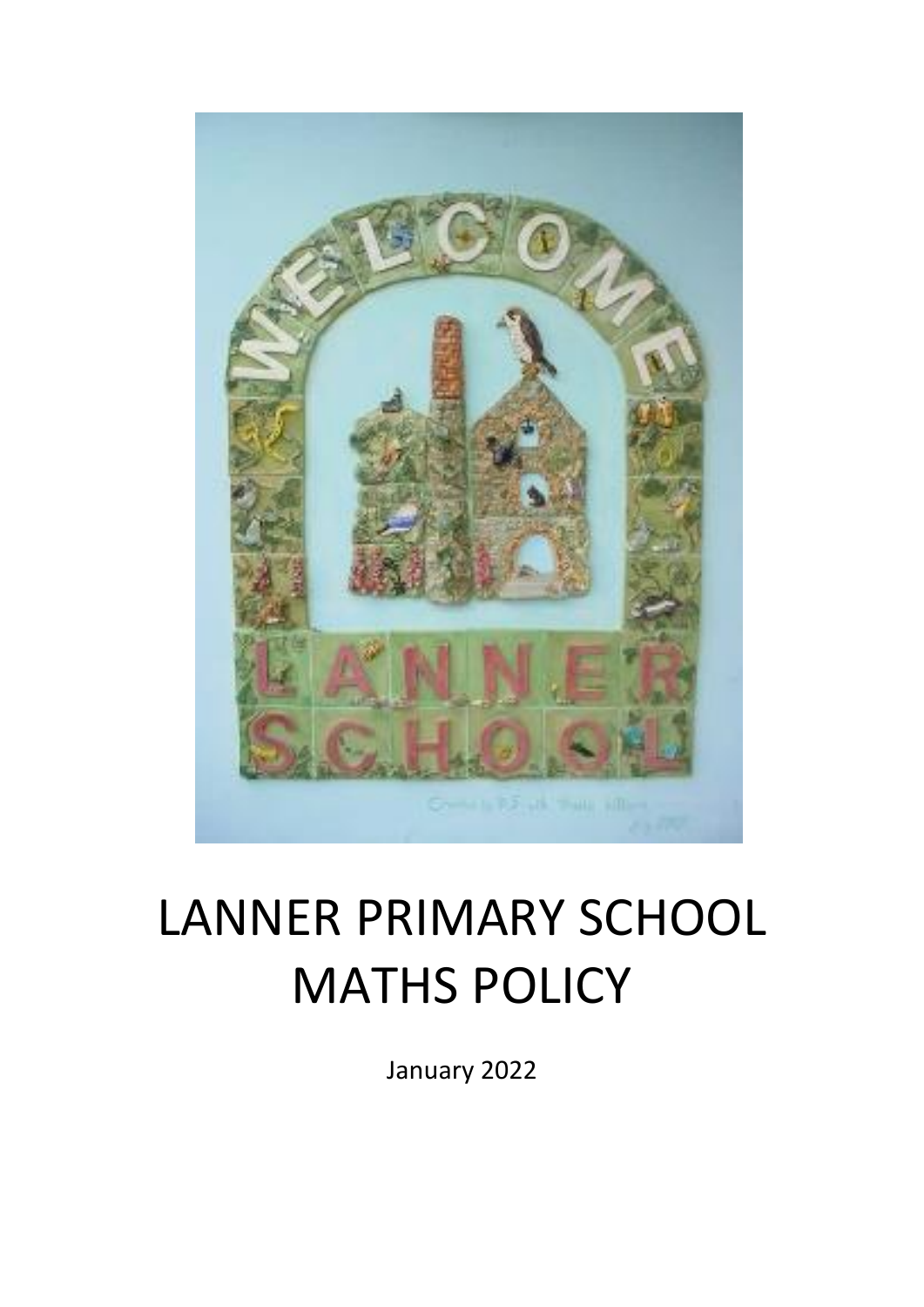## **Lanner Primary School Mathematics Policy**

## **January 2022**

This policy should be read in conjunction with the following school policies:

Calculation Policy

Assessment Policy

Marking and Feedback Policy

Equal opportunities Policy

SEND Policy

# **Introduction**

At Lanner Primary School, we recognise maths as an essential life skill and we are committed to ensuring that all children have a positive and meaningful experience of the subject. We aim to present maths as a challenging, exciting and relevant subject in order to promote a confident attitude.

We have a mastery approach to the teaching and learning of mathematics. The rationale behind this approach to teaching mathematics lies within the research from the Mathematics Specialist Teacher Programme, the NCETM/ Maths Hub as well as the National Curriculum, which states:

*The expectation is that most pupils will move through the programmes of study at broadly the same pace.*

*Pupils who grasp concepts rapidly should be challenged through being offered rich and sophisticated problems before any acceleration through new content.* 

*Those who are not sufficiently fluent with earlier material should consolidate their understanding, including through additional practice, before moving on.* 

# **Intent**

The intention of the Maths curriculum at Lanner Primary School is for its pupils to become competent, curious mathematicians. Mathematical skills and knowledge will be taught, explored and revisited so that pupils know more, remember more and can therefore apply more. Children will develop resilience and self-confidence in applying their learning skills and knowledge. The collaboration between peers and their class teacher will drive the learning and inform the content, strategies and real-world contextualisation to maximise on the progress and learning opportunities. Through wider curriculum links, we strive to embed maths throughout the curriculum, bringing the subject to life. We go beyond the minimum requirements within the National Curriculum as we aim to prepare the children for later life in the 'big, wide world'. We need the children to know the relevance of their learning and that maths is essential to everyday life.

# **Implementation**

A 'mastery' approach has been adapted and implemented at Lanner Primary School for the planning, delivery and engagement with mathematics.

We primarily use the White Rose Maths material to plan mathematical units that are explored progressively, drawing on resources, data and suggestions from reliable sources such as NCETM and nrich.co.uk to link mathematical talk and knowledge across the various units (e.g. multiplication and area).

When planning for objective coverage, teachers are expected to take the following mastery strategies into account:

• Small steps as documented in the White Rose materials.

- Ping- pong style of delivery- bouncing ideas, concepts and theories around the classroom (maths talk is vital).
- Implementing the Concrete, Pictorial and Abstract (CPA) approach to introducing, exploring and applying mathematical concepts.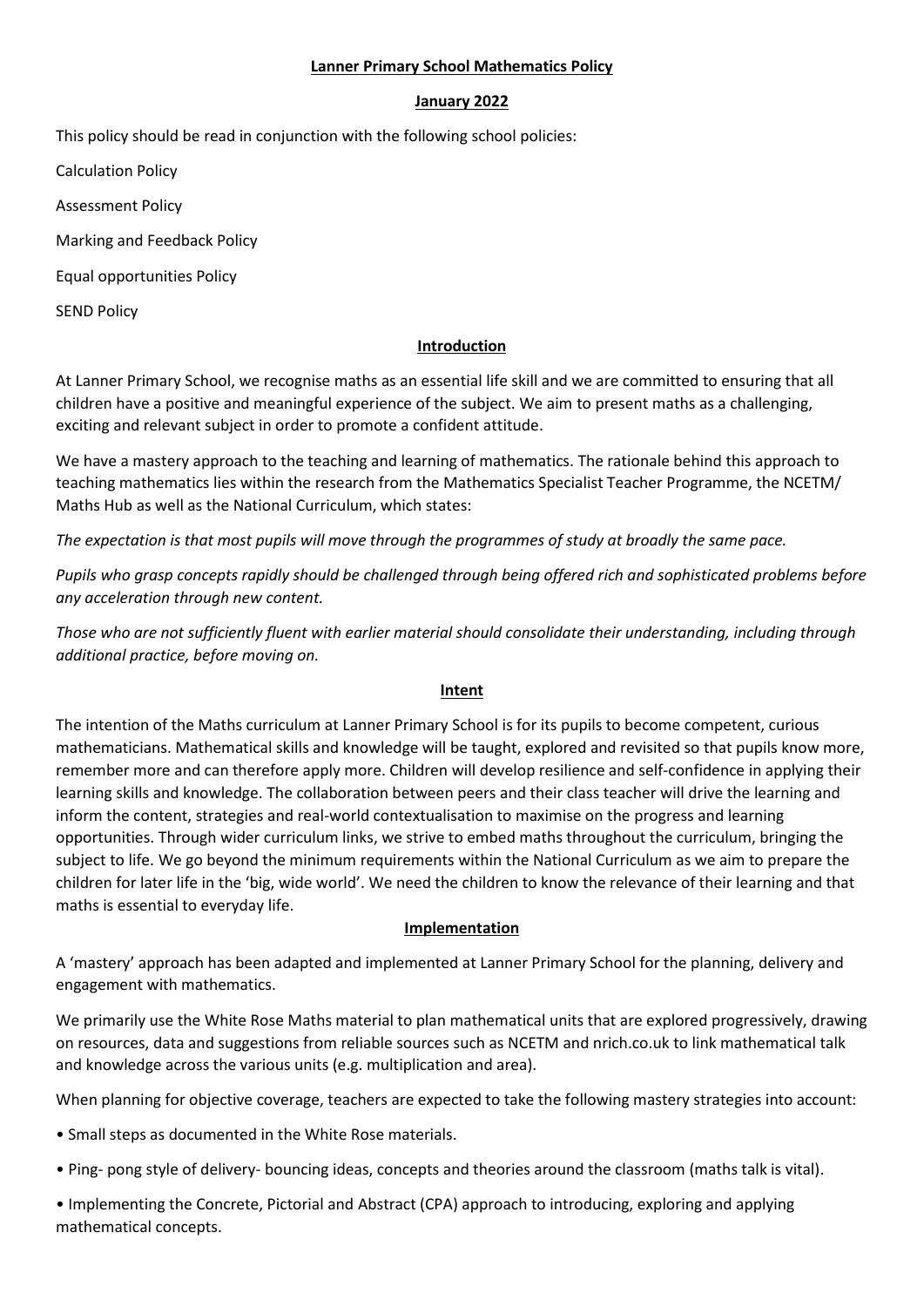• Plan and thoughtfully consider key questions and mathematical vocabulary at the entry points of a lesson/ units.

• Provide multiple opportunities for verbal and written/drawn reasoning (explaining and using mathematical vocabulary to explain methods or reasoning) within unit exploration.

• Inclusion of relevant problem-solving opportunities, where children are expected to draw on and apply multiple concepts to address or approach a challenge.

- Displaying, modelling and sharing of efficient and accurate methods (with parents/ carers whenever possible).
- Opportunities to explore maths concepts/objectives at 'greater depth'.

• Include all learners, providing relevant support for those with additional needs (educational, medical or otherwise).

Units of work will be assessed upon the completion of each one. Teachers may use summative assessments published by WRM and/or add regular data drops on Target Tracker using the statements provided and using it to inform the next step. The end-of-year assessment will be completed in May (Years 2 and 6 SATs) or June (rest of the school) to provide a snapshot of individual annual progress. In addition, we have introduced termly NFER assessments for Year 2-6 initially (Y1 from Spring term only). Teachers will use these to track progress and identify areas of need for their cohort.

Teachers are expected to audit their subject knowledge of Maths; completing personal research (as and when necessary) to ensure their own teaching of concepts is accurate and appropriate for their year group. The Maths coordinator will provide training, planning support and 'book look'/ environment feedback to improve staff confidence and expertise, ensuring a consistent approach from EYFS through to Y6 (including Y7 transition).

# **Mathematical Aims**

To ensure that pupils:

- Become **fluent in the fundamentals** of mathematics, including through varied and frequent practice with increasingly complex problems over time, so that pupils develop conceptual understanding and the ability to recall and apply knowledge rapidly and accurately.
- **Reason mathematically** by following a line of enquiry, conjecturing relationships and generalisations, and developing an argument, justification or proof using mathematical language.
- Can **solve problems** by applying their mathematics to a variety of problems with increasing sophistication, including breaking down problems into a series of simpler steps and persevering in seeking solutions.
- Foster positive attitudes towards mathematics by **developing pupils' confidence, independence, persistence and co-operation skills.**

At Lanner Primary School, we believe that mathematics is an interconnected subject in which pupils need to be able to move fluently between representations of mathematical ideas. The programmes of study are organised into distinct domains, but pupils should make rich connections across mathematical ideas to develop fluency, mathematical reasoning and competence in solving increasingly sophisticated problems. They should also apply their mathematical knowledge and understanding to science and other subjects, and will be provided with opportunities to do so. The expectation is that the majority of pupils will move through the programmes of study at broadly the same pace. However, decisions about when to progress should always be based on the security of pupils' understanding and their readiness to progress to the next stage. Pupils who grasp concepts rapidly should be challenged through being offered rich and sophisticated problems before any acceleration through new content. 'Live marking' and incisive, verbal feedback will identify those children rapidly within a lesson. Those who are not sufficiently fluent with earlier material should consolidate their understanding, including through additional practice (post teaching intervention, homework etc.), before moving on.

# **Teaching Principles**

- 1. Teachers believe the vast majority of children can succeed in learning mathematics in line with national expectations.
- 2. The whole class are taught mathematics together, with little differentiation by acceleration to new content. We do not group/ set by ability. The learning needs of individuals are addressed through carefully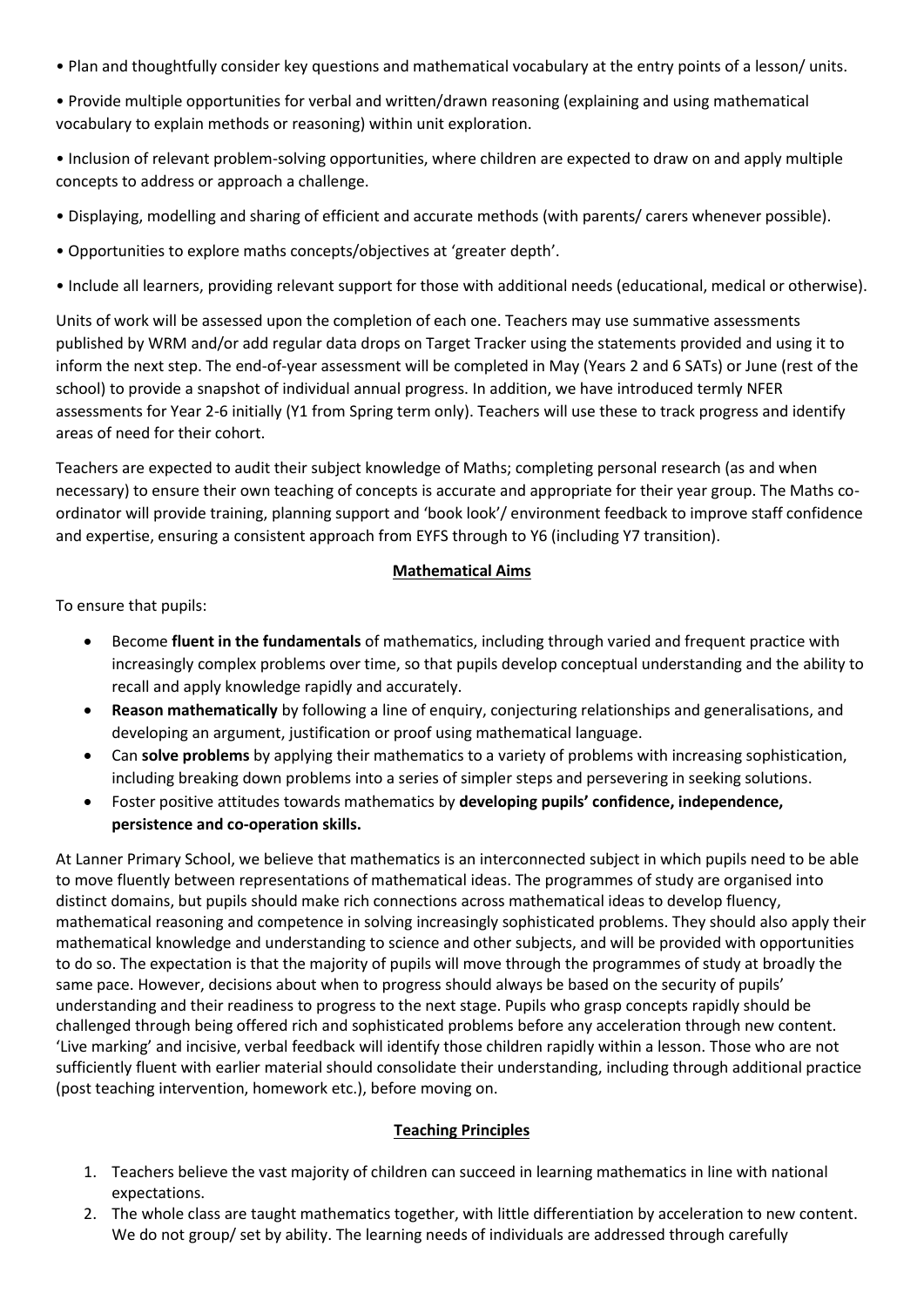scaffolding, questioning and appropriate rapid intervention where necessary, to provide support and challenge. Children with SEN are provided learning opportunities to match their needs and ensure progress for those individuals.

- 3. The reasoning behind mathematical processes are established. Teacher/ pupil interaction explores *how*  answers were obtained as well as *why* the method worked and what might be the most efficient strategy. Teachers are beginning to explore the strategies exposed in Number Sense (an invention delivered by our trained TAs) within their daily taught lessons so all the children share a common language.
- 4. Precise mathematical language is used by teachers so that mathematical ideas are conveyed with clarity and precision. Specific time at the start of each lesson is dedicated to exposing and using new, mathematical vocabulary. We strongly believe this provides equity to all learners, including those with a special educational need.
- 5. Sufficient time is spent on key concepts to ensure learning is well developed and deeply embedded before moving on. Paired talk is used to consolidate learning: children are often asked to share a method or explain/ reason with a partner.

# **Features of a lesson**

- **1.** Lessons last for approximately one hour x 5 days a week. It begins with a teacher and/or TA input which then allows ample time for independent practice. Independent tasks should include fluency tasks, reasoning, problem solving/ higher- order-thinking activities.
- **2.** Lessons are sharply focused with one new objective (WALT) introduced at a time.
- **3.** Difficult concepts and potential misconceptions are identified in advance and strategies to address them are planned (pre teaching where possible/ use of concrete apparatus etc.).
- **4.** Feedback should be provided within the lesson and / or during the next maths lesson where necessary, in order to allow children to move on swiftly in their learning.
- **5.** The use of high quality materials are used to support learning (Nrich, NCETM, White Rose materials, I see reasoning).
- **6.** There is regular interchange between concrete/ contextual ideas and their abstract/ symbolic representation.
- **7.** Making comparisons is an important form of developing deep knowledge. The questions, 'What is the same/ different?' are often used to draw attention to essential features of concepts.
- **8.** Teacher- led discussion is interspersed with tasks involving pupil-to-pupil discussion and completion of timefocused activities.
- **9.** An additional arithmetic session is conducted every morning prior to a maths lessons- in Years 1-6 ('Fluent in 5' from Third Space Learning and/or 'Flashback 4' White Rose materials plus Number Sense to improve number and pattern-seeking skills). EYFS teach arithmetic skills through songs and rhymes outside of their mathematical activities.

# **Classroom Ethos**

- 1. Everyone can learn mathematics to the highest levels.
- 2. If you 'can't do it', you 'can't do it yet'.
- 3. Mistakes are valuable and should be shared/ learnt from (shared on working walls).
- 4. Questions are important.
- 5. Mathematics is about creativity and problem solving.
- 6. Mathematics is about making connections and communicating what we think.
- 7. Depth is much more important than speed.
- 8. Maths lessons are about learning, not performing.
- 9. Working walls should be current, used and show relevant/ appropriate information for each maths unit.

As a result, we may see **less:**

- Daily formal marking with *lots* of written feedback (however, **daily 'live marking' is essentia**l, with feedback given alongside weekly, more formal marking). During Covid 19, teachers are using more verbal feedback and are using mark sheets *at and throughout* the lesson to gauge learning, misconceptions and correct mistakes. Mark sheets can then be used effectively to plan for postteach opportunities.
- Covering lots of ideas in a week.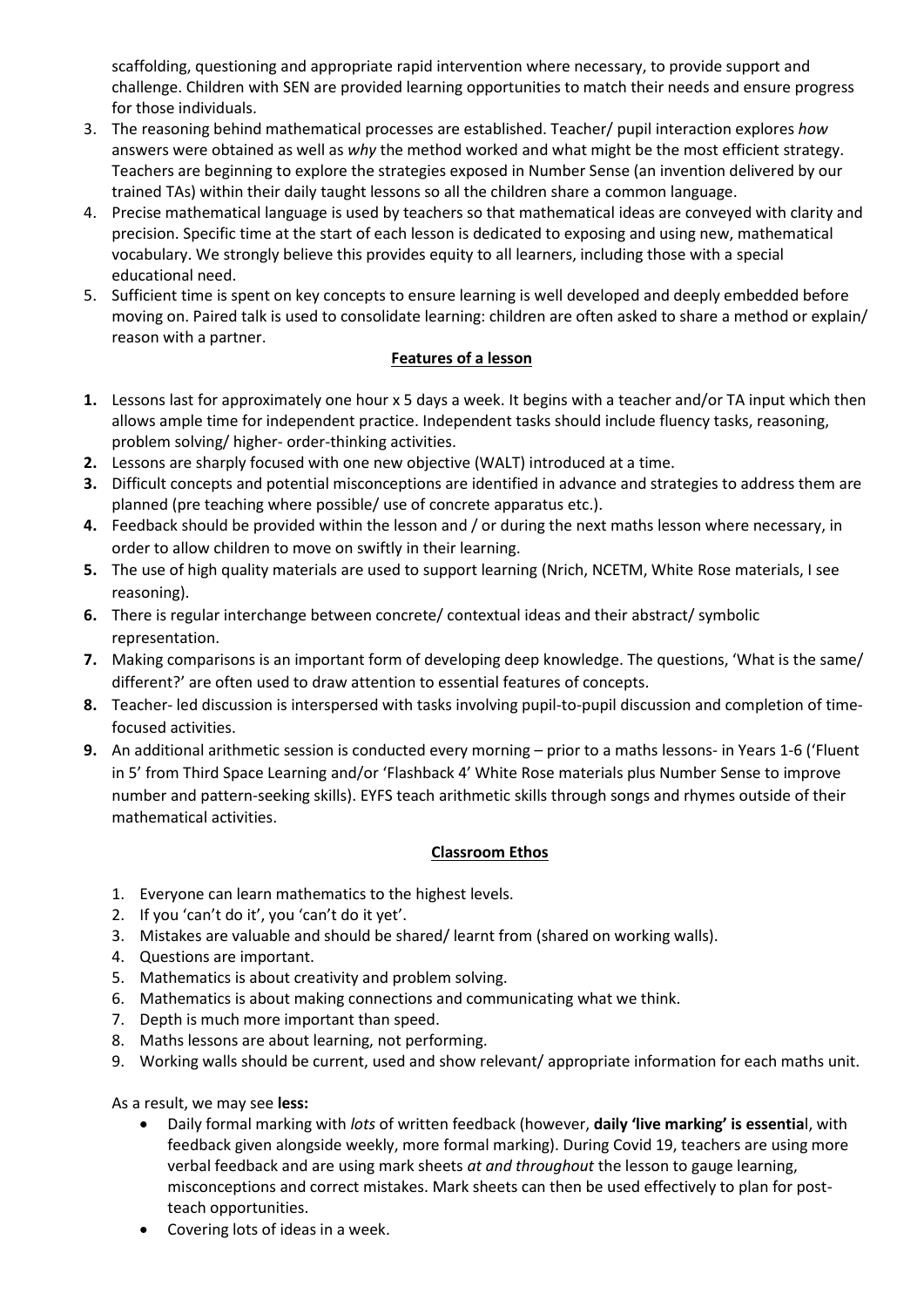- Formal, long interventions to boost them out of class.
- Separating children into ability groups.

## **Impact**

The exploration of mathematics should be interactive and engaging, with content made relevant to children's realworld experiences and contextualised thus to support consolidation and retention of knowledge and skill.

Children should approach mathematical study with confidence and enthusiasm, and view tasks and challenges that call for application of varied knowledge across units of work with resilience and a willingness to collaborate.

Approach and response to reasoning activities should improve term on term, with the expectation that by the end of the year, children are happy to accurately define and use mathematical vocabulary introduced by their teacher, as well as complete stem sentences to complete mathematical statements or reasoning.

Teaching and support staff should also see mastery maths as an opportunity to highlight and further improve concepts that have a clear impact on progress and learning, while also analysing and evaluating practice to ensure it is enhanced and strengthened.

# **Role of the Subject Leader**

- 1. Ensure teachers understand the requirements of the National Curriculum and support them with lesson planning ideas.
- 2. Lead by example by setting high standards in their own teaching.
- 3. Lead and signposts CPD opportunities.
- 4. Lead the whole school monitoring and evaluation of teaching and learning in mathematics by observing lessons, modelling lessons, analysing data, conducting book scrutiny and engaging in pupil conferencing.
- 5. Take responsibility for managing own professional development by participating in external training, private study, engagement in educational research and reading.
- 6. Keep parents informed about mathematical issues.
- 7. Trained staff and monitor the implementation of 'Number Sense' (a programme used as an intervention currently).
- 8. Keep the school policy for mathematics under regular review.
- 9. To work closely with the head / SLT to further develop and monitor the mastery approach to maths.
- 10. Work with the Cornwall and West Devon Maths Hub to adjust and refine our curriculum for the children at Lanner.

# **THE NATIONAL CURRICULUM**

Knowledge, Skills and Understanding

In KS1 and KS2, teachers use the National Curriculum for Mathematics (2014) as the basis of our mathematics teaching to ensure complete coverage of all aspects of mathematics. To supplement this further, we use our agreed approach stated in our Maths Calculation Policy, which guides our children though the four operations from EYFS to Y6. This immersion in mathematics from EYFS to Y6 ensures that from an early age, children become competent in mathematics, fostering their ability to:

- Secure number facts, such as number bonds, multiplication tables, doubles and halves
- Calculate accurately and efficiently, both mentally and in writing
- Draw on a range of calculation strategies
- Make sense of number problems, including non-routine 'real' problems
- Develop spatial awareness and an understanding of geometry, statistics and measure.

# Breadth of Study

At Lanner Primary School, we believe that mathematics is an interconnected subject in which pupils need to be able to move fluently between representations of mathematical ideas. We begin this representation exposure in our EYFS setting. The programmes of study are organised into distinct domains (we use the **White Rose Materials** to ensure coverage, progression and consistency of approach/ models/ images etc.), but pupils should make rich connections across mathematical ideas to develop fluency, mathematical reasoning and competence in solving increasingly